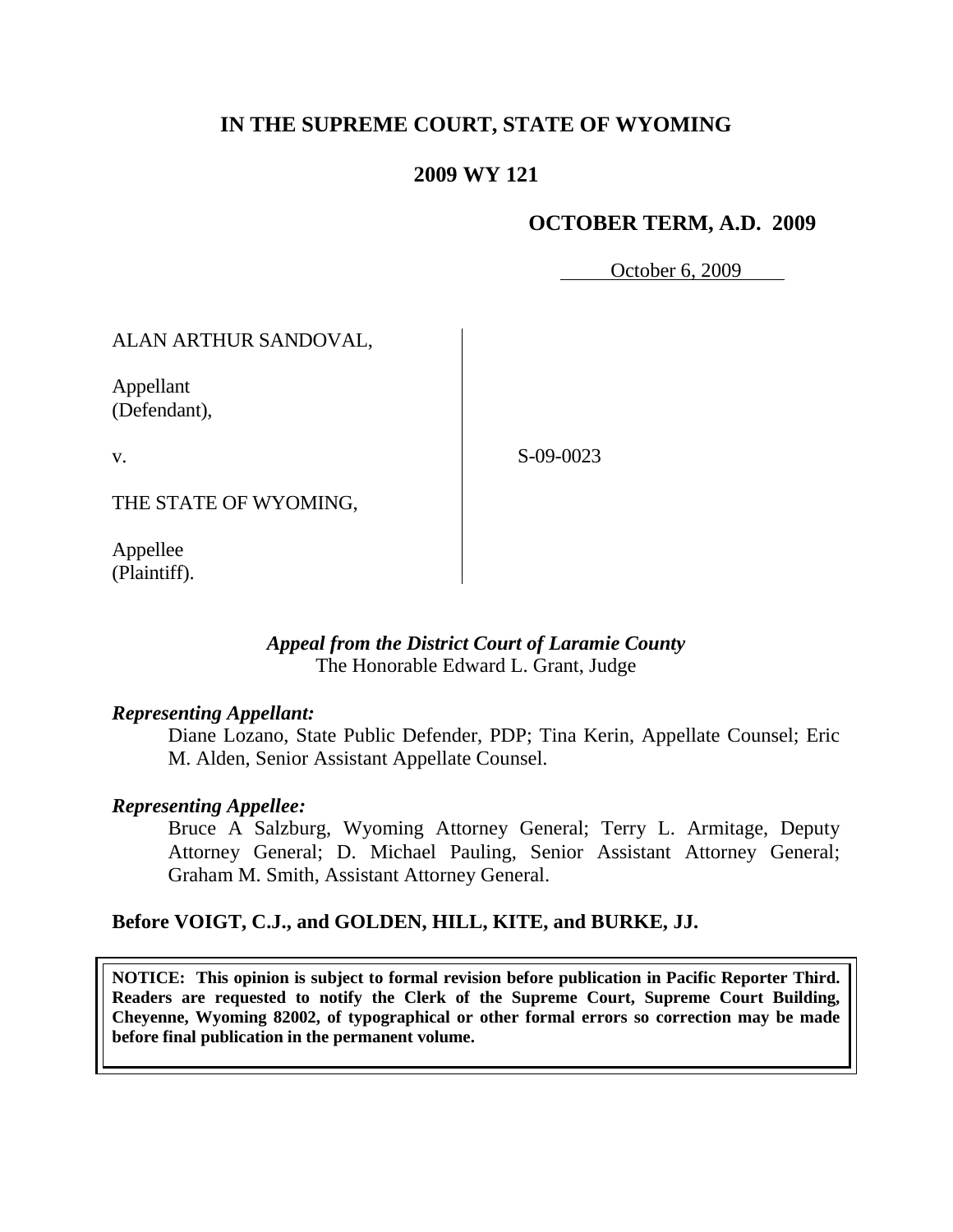## **KITE, Justice.**

[¶1] Alan Sandoval pled guilty to second degree murder in the beating death of his girlfriend"s one year old daughter. After the district court sentenced him to serve seventy years to life in prison, he appealed. Mr. Sandoval argues that he was denied a fair sentencing when the prosecutor argued facts outside the record at the sentencing hearing and the district court failed to provide him a full right of allocution. We conclude that the vast majority of the prosecutor's statements were appropriate and the one inappropriate statement did not prejudice Mr. Sandoval. Additionally, he was afforded a sufficient opportunity of allocution.

[¶2] We affirm.

 $\overline{a}$ 

## **ISSUE**

[¶3] Mr. Sandoval presents a general issue on appeal:

I. Was Mr. Sandoval"s right to a fair sentencing violated?

The State's statement of the issue is similar.

## **FACTS**

[¶4] On April 17, 2008, Mr. Sandoval killed his girlfriend"s one year old daughter, AM. He confessed the homicide to law enforcement officers and his confession was recounted in the affidavit of probable cause that accompanied the felony information charging him with second degree murder.<sup>1</sup> Although Mr. Sandoval initially pleaded not guilty to the charge, he later changed his plea to guilty. His guilty plea was "cold," meaning it was not made pursuant to any agreement with the State. At his change of plea hearing, Mr. Sandoval recounted the events of April  $17<sup>th</sup>$  and the district court incorporated the probable cause affidavit into the factual basis for the plea.

[¶5] At the sentencing hearing, defense counsel argued that Mr. Sandoval had killed the child in a short outburst of anger and he had taken responsibility for his crime by pleading guilty. He also made an impassioned plea for mercy, asking that Mr. Sandoval

<sup>&</sup>lt;sup>1</sup> Wyo. Stat. Ann. § 6-2-104 (LexisNexis 2009) governs second degree murder:

Whoever purposely and maliciously, but without premeditation, kills any human being is guilty of murder in the second degree, and shall be imprisoned in the penitentiary for any term not less than twenty (20) years, or during life.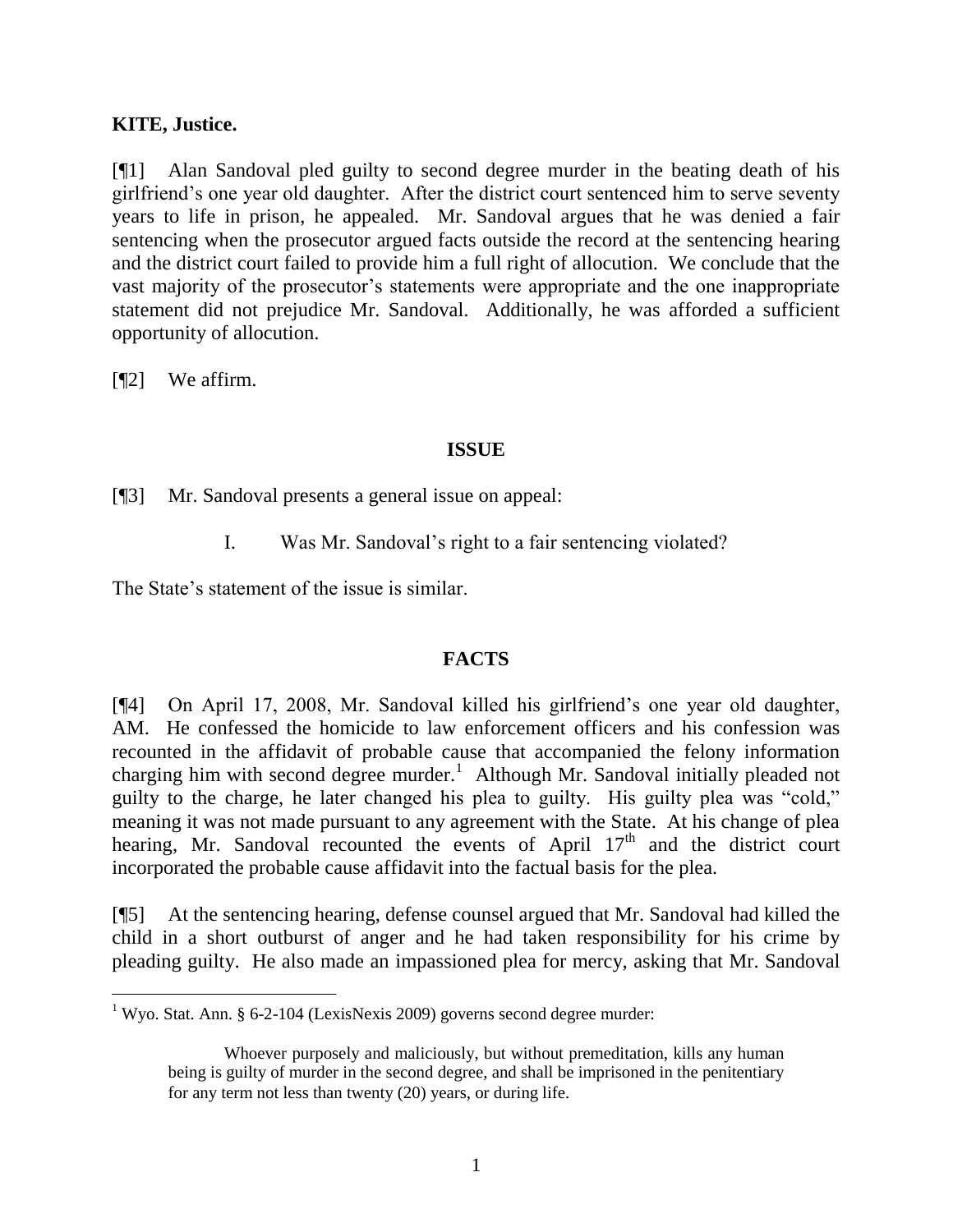be sentenced to the minimum term of twenty years to life in prison. Mr. Sandoval gave a short statement apologizing for his actions and asking for leniency. The State advocated for a significantly more severe sentence of seventy years to life in prison. In support of its position, the State argued that the evidence demonstrated that Mr. Sandoval"s crime was brutal and prolonged and did not amount to a short fit of rage. At the conclusion of the hearing, the district court accepted the State"s recommendation and sentenced Mr. Sandoval to serve seventy years to life in prison. He appealed.

## **STANDARD OF REVIEW**

[¶6] At his sentencing hearing, Mr. Sandoval did not object to the district court"s sentencing procedures. Our review is, therefore, limited to a search for plain error. In order to establish plain error, the defendant must show that the record patently demonstrates the district court transgressed a clear and unequivocal rule of law and such violation adversely affected his substantial right. *Manes v. State,* 2004 WY 70, ¶ 9, 92 P.3d 289, 292 (Wyo. 2004).

[¶7] Although our review is for plain error, we are also guided by other principles. Sentencing decisions rest within the broad discretion of the district court. *DeLoge v. State,* 2002 WY 155, ¶ 9, 55 P.3d 1233, 1237-38 (Wyo. 2002). We will not reverse a sentencing decision "absent a showing by the defendant of an abuse of discretion, procedural conduct prejudicial to him, circumstances that manifest inherent unfairness and injustice, or conduct that offends the public sense of fair play." *Id.* 

[¶8] Due process requires that the court consider only accurate information in imposing sentence. *Manes*, ¶ 9, 92 P.3d at 292. "[A] sentencing decision cannot be based upon unreliable information, undocumented information, or inaccurate information." *Hubbard v. State,* 2008 WY 12, ¶ 24, 175 P.3d 625, 630 (Wyo. 2008). If a prosecutor brings undocumented or inaccurate allegations to the district court's attention during sentencing, he engages in misconduct. *Id.* Nevertheless, a showing that inaccurate information was presented to the court will not necessarily justify a reversal; "the defendant must demonstrate that the trial court relied upon the statements in sentencing to prevail." *Manes,* ¶ 9, 92 P.3d at 292. *See also, Hubbard,* ¶ 19, 175 P.3d at 629.

#### **DISCUSSION**

#### *1. Prosecutorial Misconduct*

[¶9] Mr. Sandoval claims that his right to a fair sentencing was violated when the prosecutor introduced facts at the sentencing hearing that were not documented in the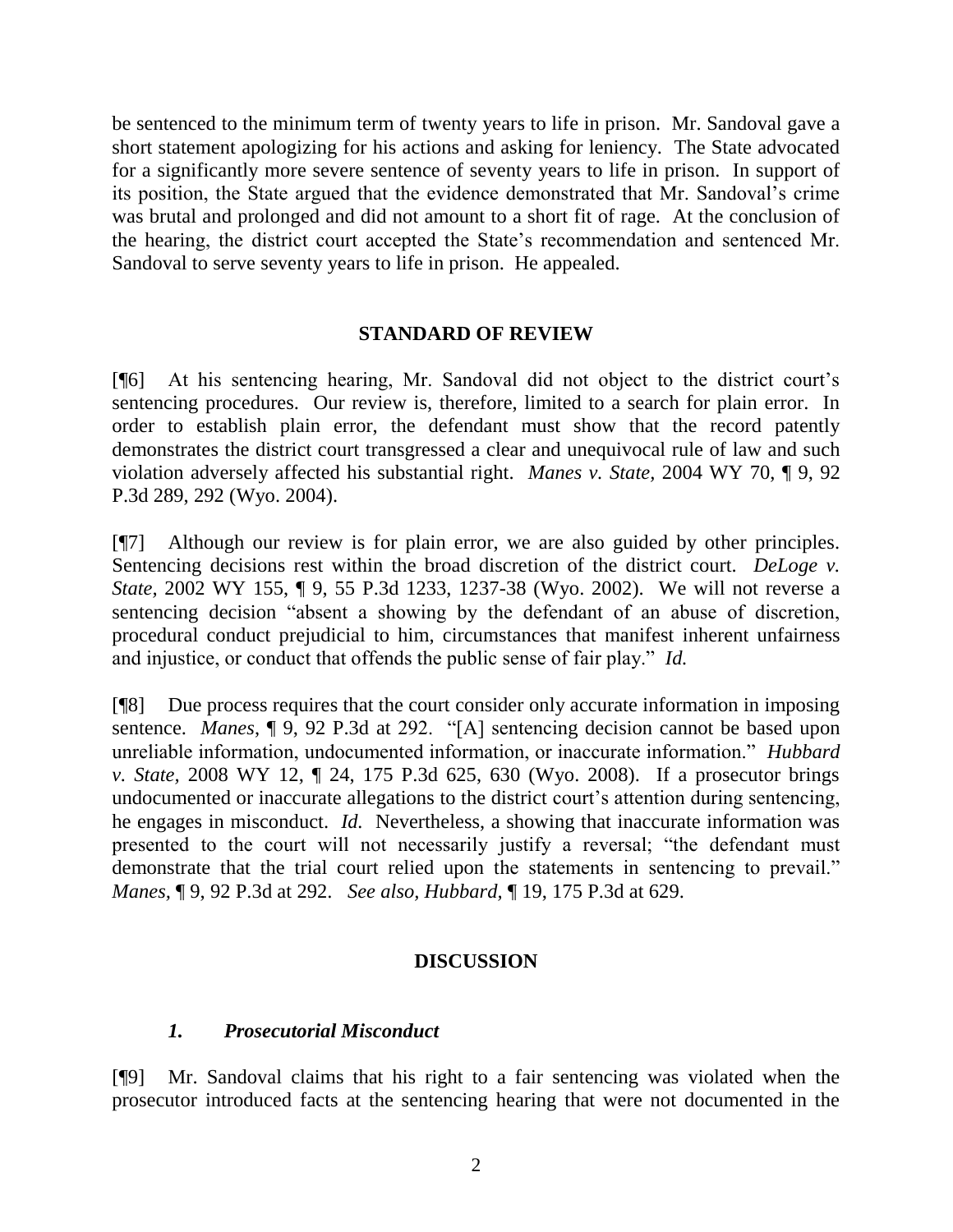record. He points to several different instances which he claims amount to prosecutorial misconduct.

[¶10] First, Mr. Sandoval contests the prosecutor's assertion that he joked with his father about the homicide. The prosecutor stated:

> Is there remorse? Does [Mr. Sandoval] feel bad? Maybe, but in a conversation he had with his father, Your Honor, his father told him, "Somebody saw you - - somebody saw you on TV down in Denver. You're famous." They chuckled about it.

He claims that the "chuckling incident" was undocumented and the prosecutor should not have mentioned it at sentencing.

[¶11] Mr. Sandoval is apparently correct in his assertion that this conversation was not documented in the record. The prosecutor, therefore, committed misconduct by referring to it at sentencing. *See*, *DeLoge,* ¶ 13, 55 P.3d at 1239. However, in order to warrant reversal, Mr. Sandoval must demonstrate that he was prejudiced because the district court relied upon the improper information in passing sentence. He concedes that there is no indication that the improper statement influenced the judge's sentencing decision. As such, he has failed to show plain error justifying reversal of his sentence.

[¶12] Mr. Sandoval also challenges the prosecutor's statement that "Your Honor, we've given him a concession for his taking of responsibility in the form of a second-degree murder charge." He claims this statement was inaccurate because he was never charged with anything other than second degree murder, there was no plea agreement between him and the State and, consequently, no "concession" by the State.

[¶13] The prosecutor's statement about the charging concession was an understandable response to defense counsel"s statement that it was appropriate that Mr. Sandoval faced second degree murder penalties rather than first degree murder penalties because he did not premeditate the murder.<sup>2</sup> Defense counsel also recognized, however, that even

 <sup>2</sup> Wyo. Stat. Ann. § 6-2-101 (LexisNexis 2009) governs first degree murder:

<sup>(</sup>a) Whoever purposely and with premeditated malice, or in the perpetration of, or attempt to perpetrate, any sexual assault, sexual abuse of a minor, arson, robbery, burglary, escape, resisting arrest, kidnapping or abuse of a child under the age of sixteen (16) years, kills any human being is guilty of murder in the first degree.

<sup>(</sup>b) A person convicted of murder in the first degree shall be punished by death, life imprisonment without parole or life imprisonment according to law, except that no person shall be subject to the penalty of death for any murder committed before the defendant attained the age of eighteen (18) years.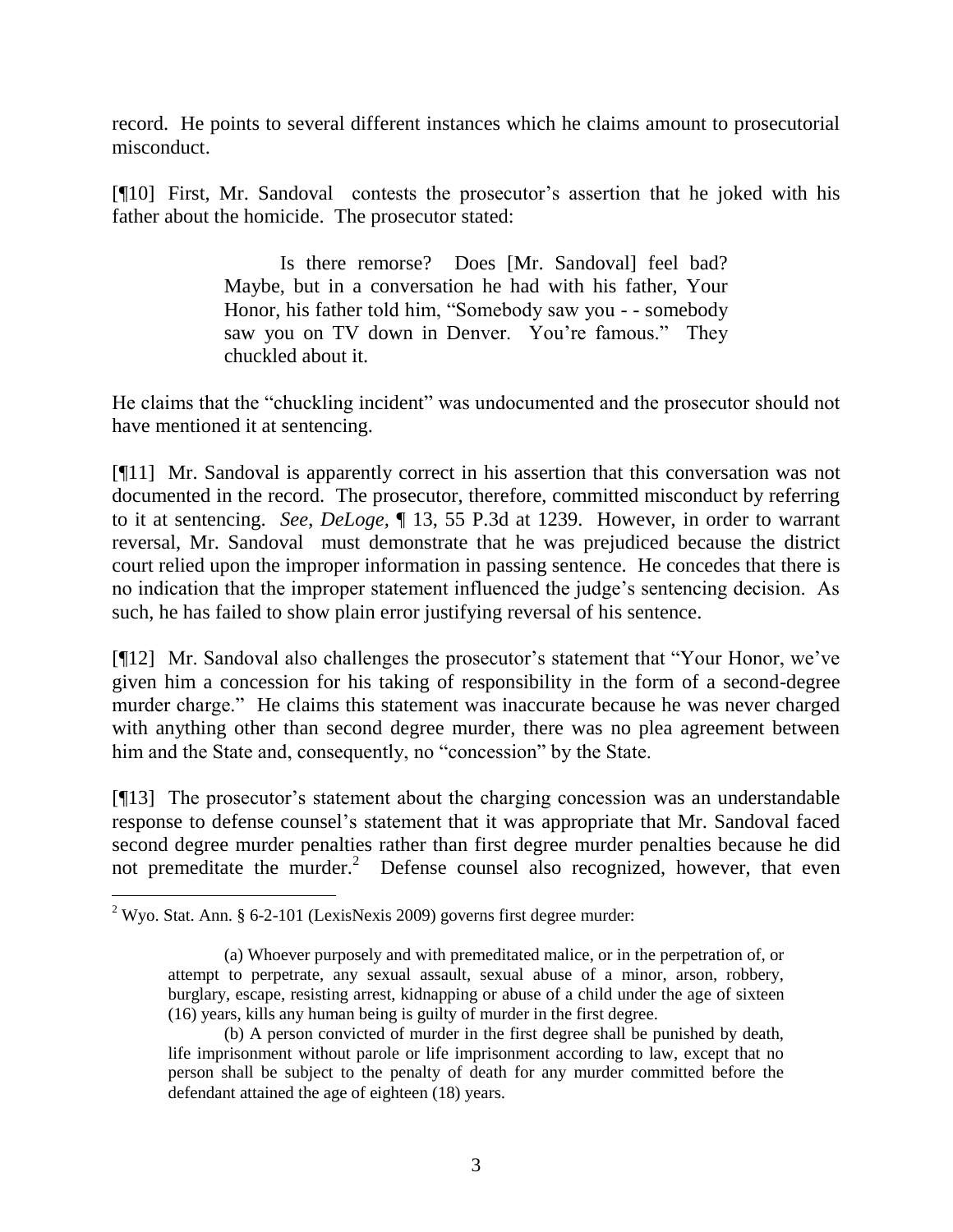without premeditation the State could have charged Mr. Sandoval with felony murder, in which case Mr. Sandoval would have faced first degree murder penalties. With defense counsel's argument about the charge in mind, the prosecutor's statement that Mr. Sandoval had already received a concession in the form of a second degree murder charge makes sense and was accurate. As such, Mr. Sandoval has failed to show that a clear and unequivocal rule of law was violated.

[¶14] Mr. Sandoval"s third contention of prosecutorial misconduct pertains to the prosecutor"s recitation of the details of the crime and the child"s injuries. He claims that the prosecutor's description of the episode resulting in the child's death indicated it was far more prolonged and extensive than described in the factual basis at his change of plea hearing. For example, Mr. Sandoval pointed to the following statement by the prosecutor as being improper:

> Your Honor, this was not a brief moment of lapse in judgment, an instance of a loss of control. This was a brutal attack on a helpless baby girl, an attack that from the physical evidence saw the defendant swinging this child around the room, throwing her around the room, slamming her into objects such as the crib with enough force to actually break the crib with her tiny little head.

He also contends that the prosecutor strayed from the evidence by describing the disarray in the child's room as evidence of Mr. Sandoval's prolonged fit of rage and stating that "[h]e beat this baby to death and beyond."

[¶15] Mr. Sandoval claims that it is clear the district court relied on the prosecutor's statements. In his reasons for imposing the lengthy sentence, the judge stated:

> [M]ost troubling is, I think, the continuing nature of the rage after this child was already, I think, pretty clearly unconscious and badly injured, apparently, the beating and throwing about continued. . . . This really is not an incident - - a momentary outburst of anger. This apparently went on over some nightmarish period of time in which the baby was thrown about. The apparent breaking of the crib rail by striking the baby against it is breath taking.

The district court stated that such facts justified imposing a more severe sentence.

[¶16] Of course, no one but Mr. Sandoval knows what actually happened during the episode that led to the child"s death. At his change of plea hearing, he stated: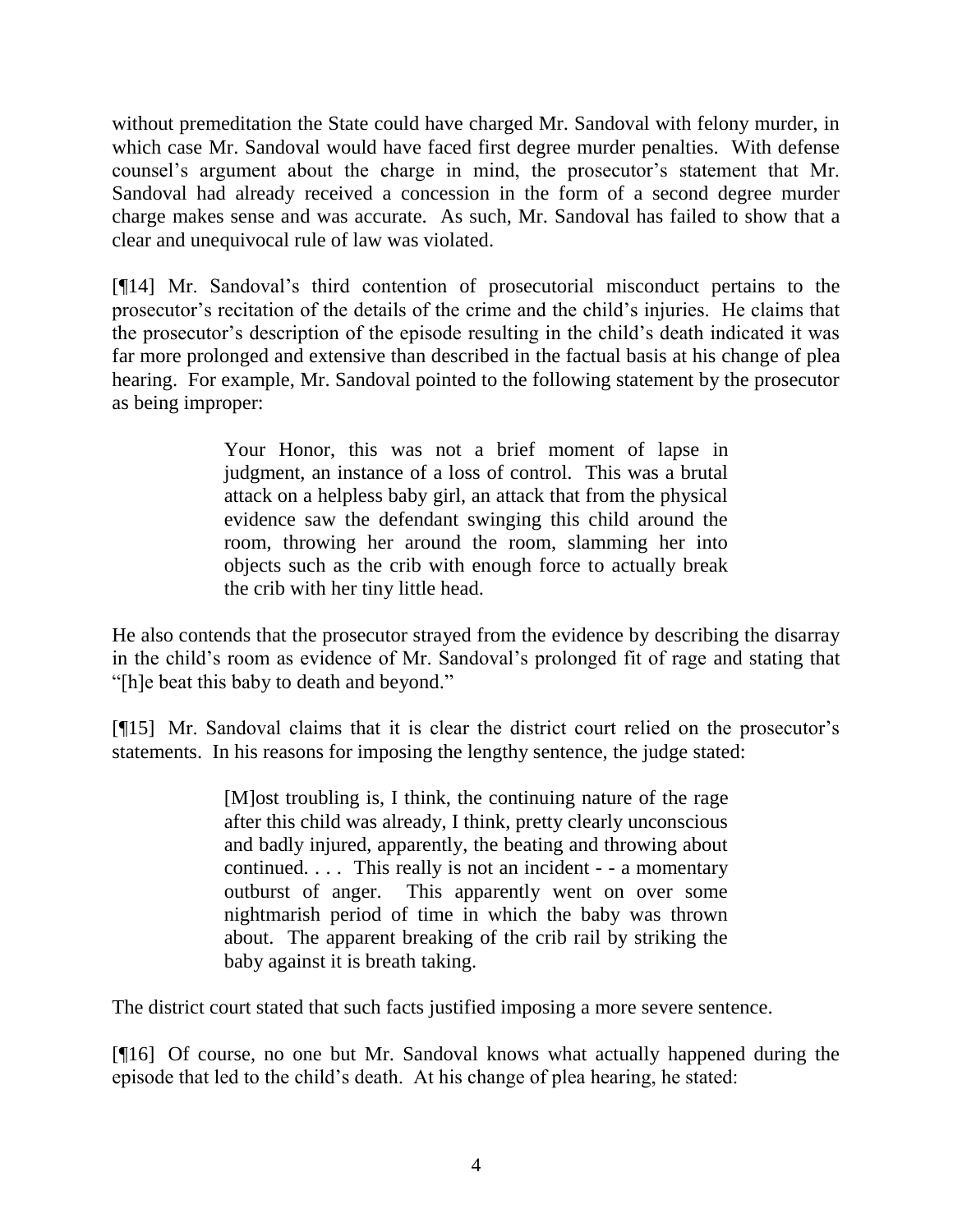I continued to drink the Jack Daniels, and at one point in time, the baby was crying, and I became frustrated with her. So I grabbed her on the leg and squeezed it.

#### [Defense Counsel]: Did that help?

The Defendant: No. She continued to cry, and I got frustrated with her and intended to remove her away from me so I could calm down, and upon doing so, I tossed her down onto her bedroom floor.

[Defense Counsel]: Do you believe that's when she hit her head?

The Defendant: Yes, I believe that's when she hit her head.

[Defense Counsel]: You believe that"s when she suffered the injuries that caused her death?

The Defendant: Yes, I believe that's when she suffered her injuries, and I rolled her around a couple of times back and forth, and noticed there was some blood in her mouth. I believe she had bit her tongue, and so I wiped that off, and returned to the living room, and after a couple of moments I went and grabbed the baby and checked on her, and she seemed kind of listless, wasn"t crying or anything. So I picked her up, carried her into the living room, was holding her.

[Defense Counsel]: And the autopsy and information obtained by law enforcement of the case showed that the child died of injuries consistent with what Mr. Sandoval has told you here today.

The Court: So, Mr. Sandoval, your actually throwing the baby down on the floor killed her?

The Defendant: I believe so.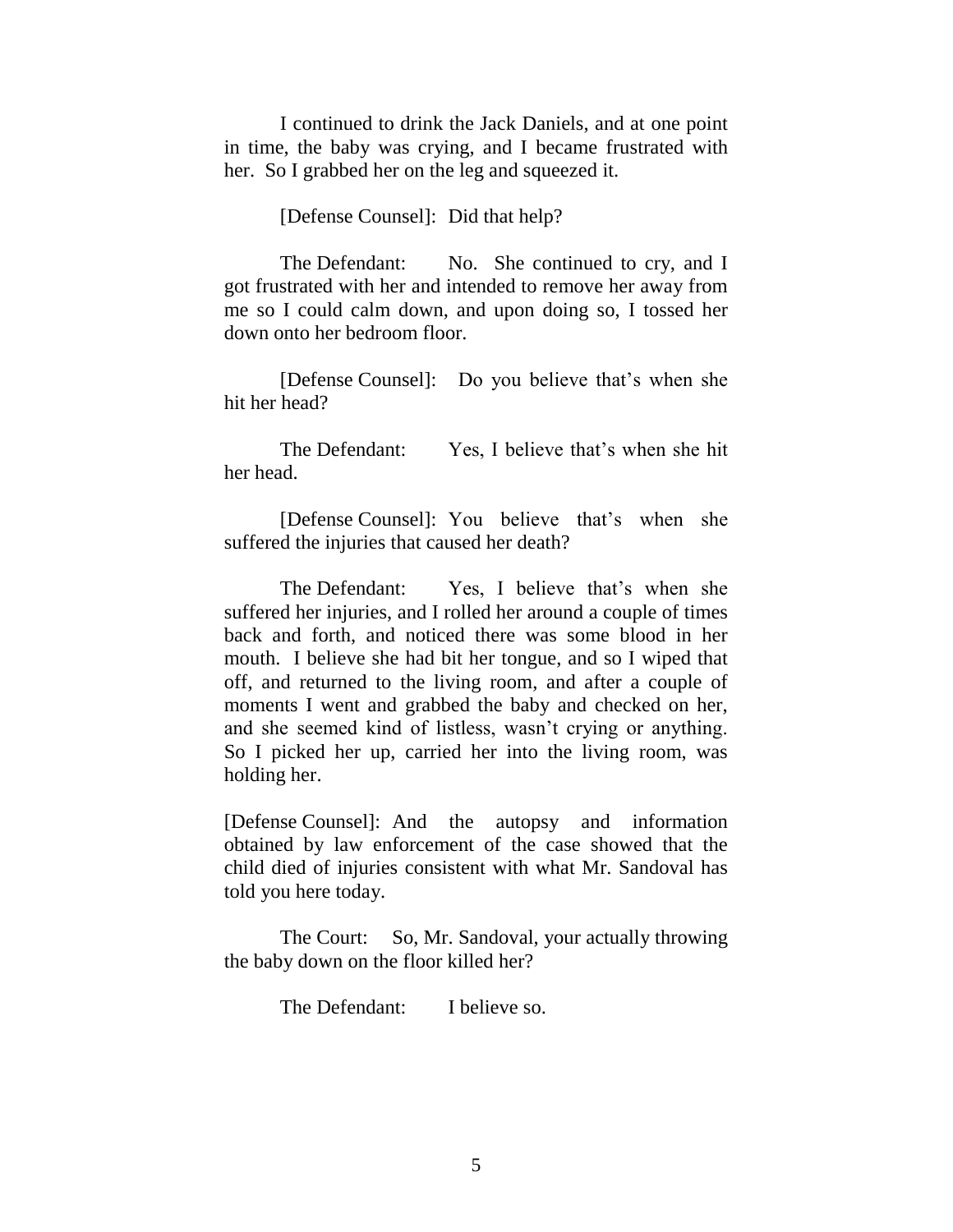[¶17] The district court then asked whether the State had anything to add to the factual basis. The prosecutor asked that the unredacted version<sup>3</sup> of the affidavit of probable cause be incorporated into the factual basis. Mr. Sandoval confirmed the information in the affidavit which stated:

> Detective Garrison asked Sandoval to go through his interaction with AM the day of 4/17. Sandoval confirmed that [the child"s mother] was working and that she had come home for lunch and that AM was fine. [The mother] returned to her work. At approximately 2:30 p.m. Sandoval related that he was tired and had been drinking Jack Daniel"s when AM began to cry. Sandoval indicated that he grabbed the upper part of AM"s leg and squeezed, leaving a visible bruise. When AM would not quit crying Sandoval stated that he picked AM up and threw her onto the floor in AM"s bedroom. Sandoval indicated that in his opinion this is when AM received the fatal head injury. Sandoval went on to say that he then pushed AM around the room causing the lacerations to her head and facial area. At one point during this interview Sandoval made the statement "I killed my daughter." Sandoval further indicated that AM was bleeding so he cleaned some of the blood off of AM and took her to the couch because AM was not acting right. Sandoval related that AM began getting sleepy so he checked to make sure AM was breathing and returned AM to the crib in AM"s room. Sandoval then went to sleep on the couch.

[¶18] On appeal, Mr. Sandoval contests the prosecutor's description of the attack and the child"s injuries and argues that the prosecutor was not qualified to testify about the medical evidence. The autopsy report and photographs of the child and child"s bedroom were admitted into evidence at the sentencing hearing without objection. Just the list summarizing the injuries to the child was more than a page long and included multiple injuries to her head and neck; chest, abdomen and pelvis; and extremities. The autopsy also noted that the child had older injuries that were in the process of healing at the time of her death. The photographs of the child"s body revealed numerous injuries and massive skull fractures.

[¶19] The photographs of the child"s room showed that the rail of the child"s crib was broken and pieces of wood from the rail were resting on the mattress and pillow.

<sup>&</sup>lt;sup>3</sup> The district court had ordered that the affidavit of probable cause be sealed from public inspection until the preliminary hearing because the investigation was ongoing. Thus, the non-confidential file contained only a redacted version of the affidavit.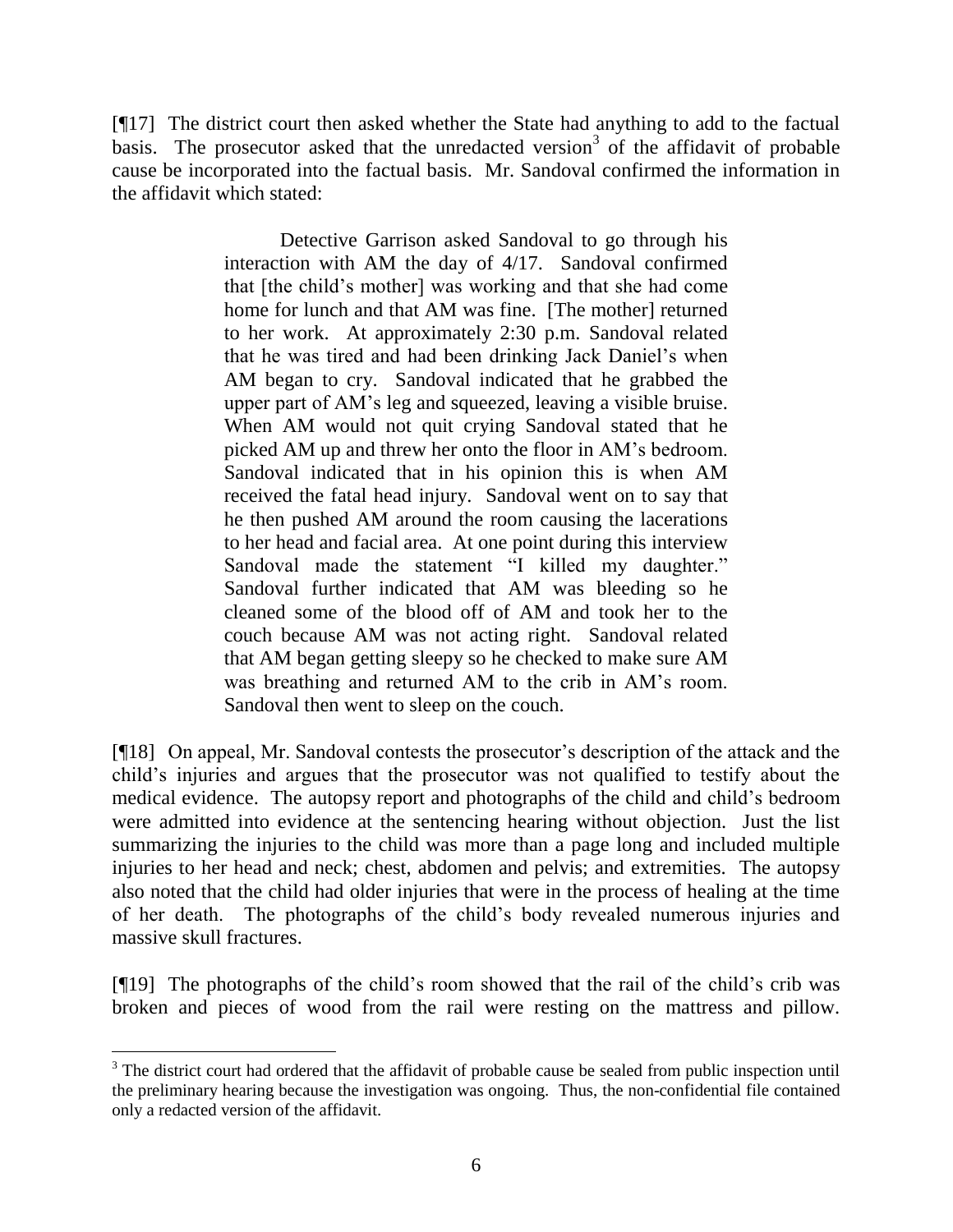Another photograph apparently depicted a wood chip in the child"s hair. The photographs also revealed that the room was in a state of disorder. Mr. Sandoval claims that other interpretations of the evidence, besides the State"s "tale of maniacal violence," were reasonable. For example, he states that the disarray in the child"s room could be attributed to attempts to resuscitate the child. While Mr. Sandoval"s interpretation of the evidence may be appropriate, the prosecutor's statements about the condition of the room and the child"s injuries also amounted to a reasonable interpretation of the evidence.

[¶20] Mr. Sandoval"s own statements confirm that the attack went on for a significant period of time. He stated that he squeezed the child"s leg causing a visible bruise, then he threw her to the floor causing the fatal head injury, and finally he pushed her around the room causing additional lacerations to her head and facial area. The district court judge asked about the final set of injuries at the sentencing hearing:

> As I read this presentence investigation report and the rest of the record . . . I think on three occasions [there are references] to the fact that after Mr. Sandoval threw [the child] to the floor striking the back of her head on the floor, which apparently caused massive fractures to the skull, resulted in her death, it was after that that he said he pushed her around the floor thereby causing lacerations and perhaps contusions to her face. That seemed very unclear. Was he pushing her with his foot or pushing her in what manner?

> > [Defense Counsel]: With his hand, Your Honor.

The Court: Having a little bit of a hard time understanding how that fit into the picture. Was that still during the continuation of the apparent fit of rage or anger?

[Defense Counsel]: This would just be my interpretation. He admitted his - - and I believe he - - [what] caused the death was the throwing [the child] to the ground. I believe that was the event. I believe that was more than - well, I think it would just be suspicion on my part as to what role that played. What I do know, I don"t believe that was the cause of death.

The Court: I think that's pretty clear. It just seems odd in the record. That sort of stands out.

[Defense Counsel]: My best guess is it's some sort of - - I believe it would fall into the incomprehensible nature of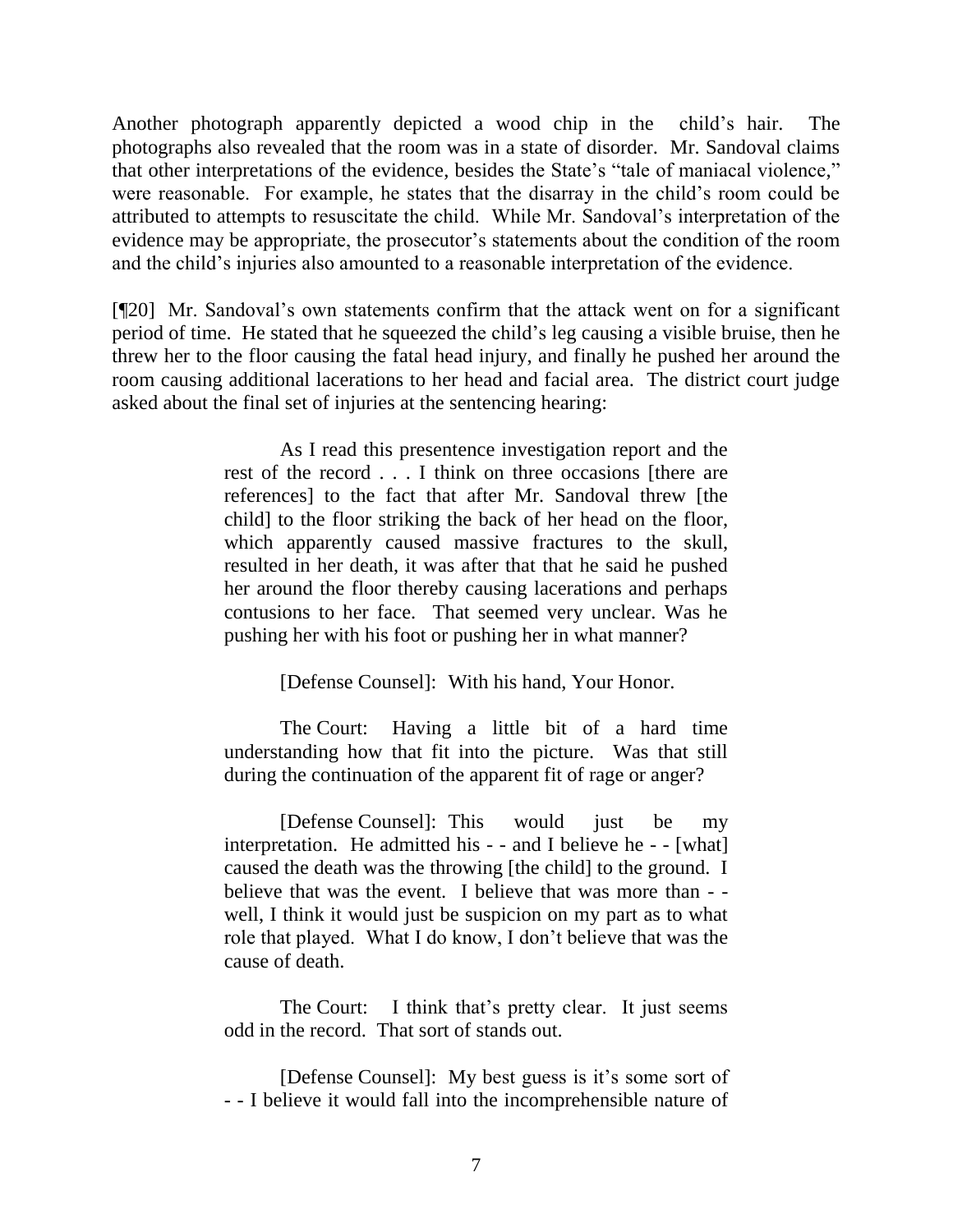what had happened, and his  $-$  - I just don't know how a human being reacts after they've done something like this. I don"t know if it was an effort to see if the child was all right or was going to be responsive. I don"t necessarily believe it was done with the intention to cause more harm to the child. That"s the best I can answer.

[¶21] The prosecutor described the brutal and prolonged nature of the attack to refute Mr. Sandoval's argument that he simply lost his temper for a short period of time and his claim that he should be afforded the same punishment as a defendant who had killed his child by shaking him. Most of the prosecutor's statements were derived directly from the undisputed autopsy and photographic evidence. There is nothing obviously inaccurate in his statements or which could not be inferred from the evidence. He simply argued his interpretation of the evidence; he did not submit inappropriate "medical testimony" as suggested by Mr. Sandoval on appeal.

[¶22] The record shows the district court paid particular attention to Mr. Sandoval"s own statements about the crime. It also asked the defense if it had anything additional to offer after the prosecutor's presentation and description of his version of the attack. The defense declined the opportunity to contest the prosecutor's statements and chose, instead, to simply plead for mercy. Under these circumstances, the prosecutor's statements about the evidence and the nature of the attack did not amount to misconduct and, consequently, Mr. Sandoval has failed to show a violation of a clear and unequivocal error of law to establish plain error.

# *2. Right of Allocution*

[¶23] Mr. Sandoval also claims that his right to a fair sentencing was violated because he was not afforded a full right of allocution. W.R.Cr.P. 32(c) governs sentencing and states in relevant part:

(c) *Sentence. –*

(1) Imposition. – Sentence shall be imposed without unnecessary delay, but the court may, when there is a factor important to the sentencing determination that is not then capable of being resolved, postpone the imposition of sentence for a reasonable time until the factor is capable of being resolved. Prior to the sentencing hearing, the court shall provide the counsel for the defendant and the attorney for the state with a copy of the probation officer's report. . . . At the sentencing hearing, the court shall afford the counsel for the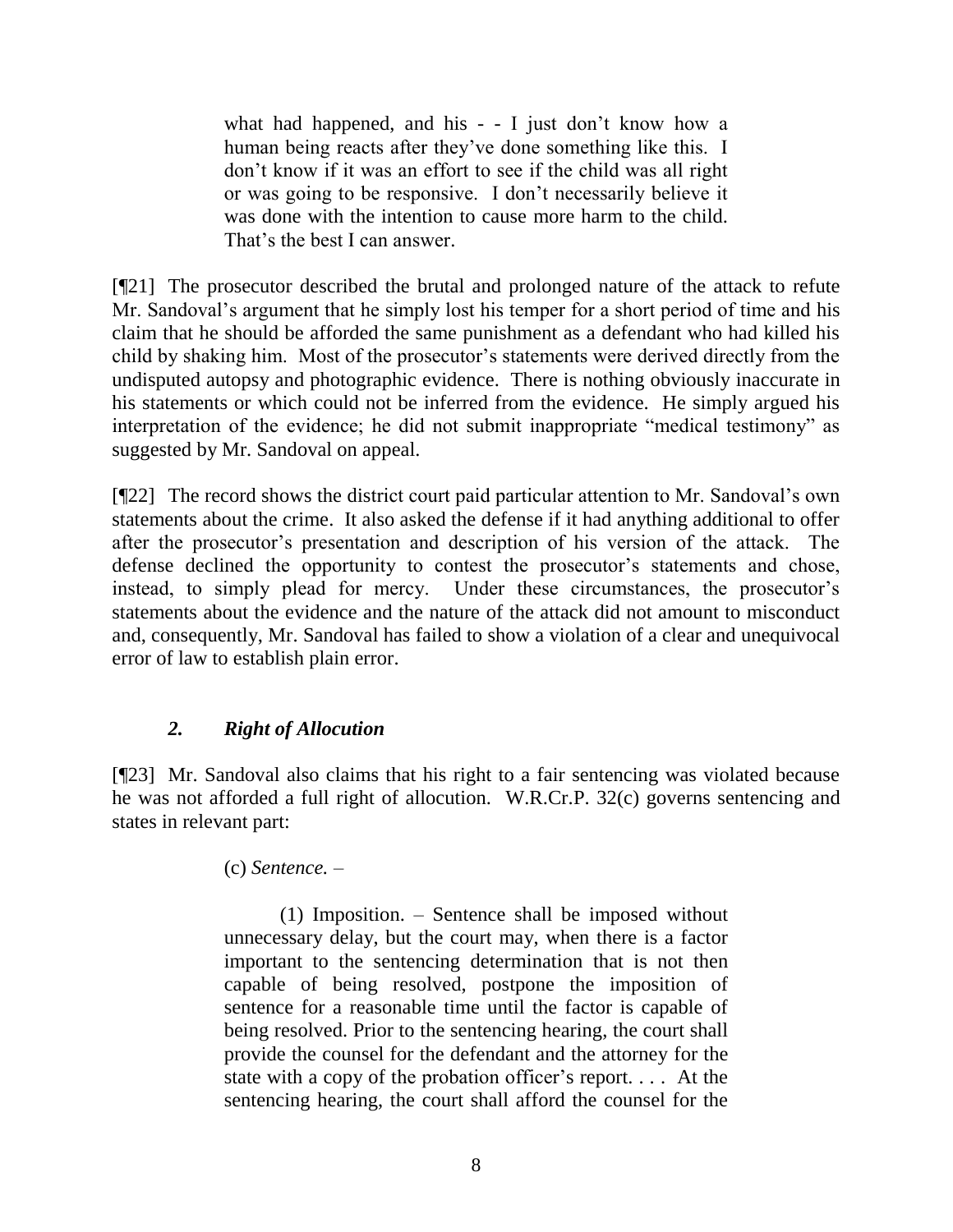defendant and the attorney for the state an opportunity to comment upon the probation officer"s report and on other matters relating to the appropriate sentence. Before imposing sentence, the court shall also:

(A) Determine that the defendant and defendant"s counsel have had the opportunity to read and discuss the presentence investigation report made available pursuant to subdivision (a) $(3)(A)$ ;

(B) Afford counsel for the defendant an opportunity to speak on behalf of the defendant; and

(C) Address the defendant personally and determine if the defendant wishes to make a statement and to present any information in mitigation of the sentence.

The attorney for the state shall have an equivalent opportunity to speak to the court. Upon a motion that is jointly filed by the defendant and by the attorney for the state, the court may hear *in camera* such a statement by the defendant, counsel for the defendant, or the attorney for the state.

[¶24] Rule 32(c) provides a criminal defendant the right to allocution, i.e., to make a statement on his own behalf.<sup>4</sup> See, Green v. United States, 365 U.S. 301, 304, 81 S.Ct. 653, 655, 5 L.Ed.2d 670 (1961) (interpreting similar federal rule); *Christy v. State,* 731 P.2d 1204, 1207 (Wyo. 1987). We have also recognized that a criminal defendant's right to allocution is protected by Wyo. Const. art. 1, § 10. *Christy,* 731 P.2d at 1207; *Harvey v. State,* 835 P.2d 1074, 1082 (Wyo. 1992).

[¶25] Mr. Sandoval maintains that the district court violated his right of allocution by failing to personally address him to determine if he wanted to make a statement or had information to present in mitigation of sentence, as required by Rule 32(c). He claims that the court only said "good afternoon" and "thank you" to him and this did not satisfy its burden to personally address him. After Mr. Sandoval"s family members and defense counsel made pleas for leniency on behalf of Mr. Sandoval, defense counsel broached the subject of Mr. Sandoval offering an allocution.

> [Defense Counsel]: Then, if appropriate, I"d like to have Mr. Sandoval make a brief statement.

<sup>&</sup>lt;sup>4</sup> In the context of criminal sentencing, "allocution" means "an unsworn statement from a convicted defendant to the sentencing judge or jury in which the defendant can ask for mercy, explain his or her conduct, apologize for the crime, or say anything else in an effort to lessen the impending sentence." Black"s Law Dictionary (8th ed. 2004). *See also*, *Wilson v. State,* 2007 WY 55, ¶ 10, n. 1, 155 P.3d 1009, 1011, n. 1 (Wyo. 2007).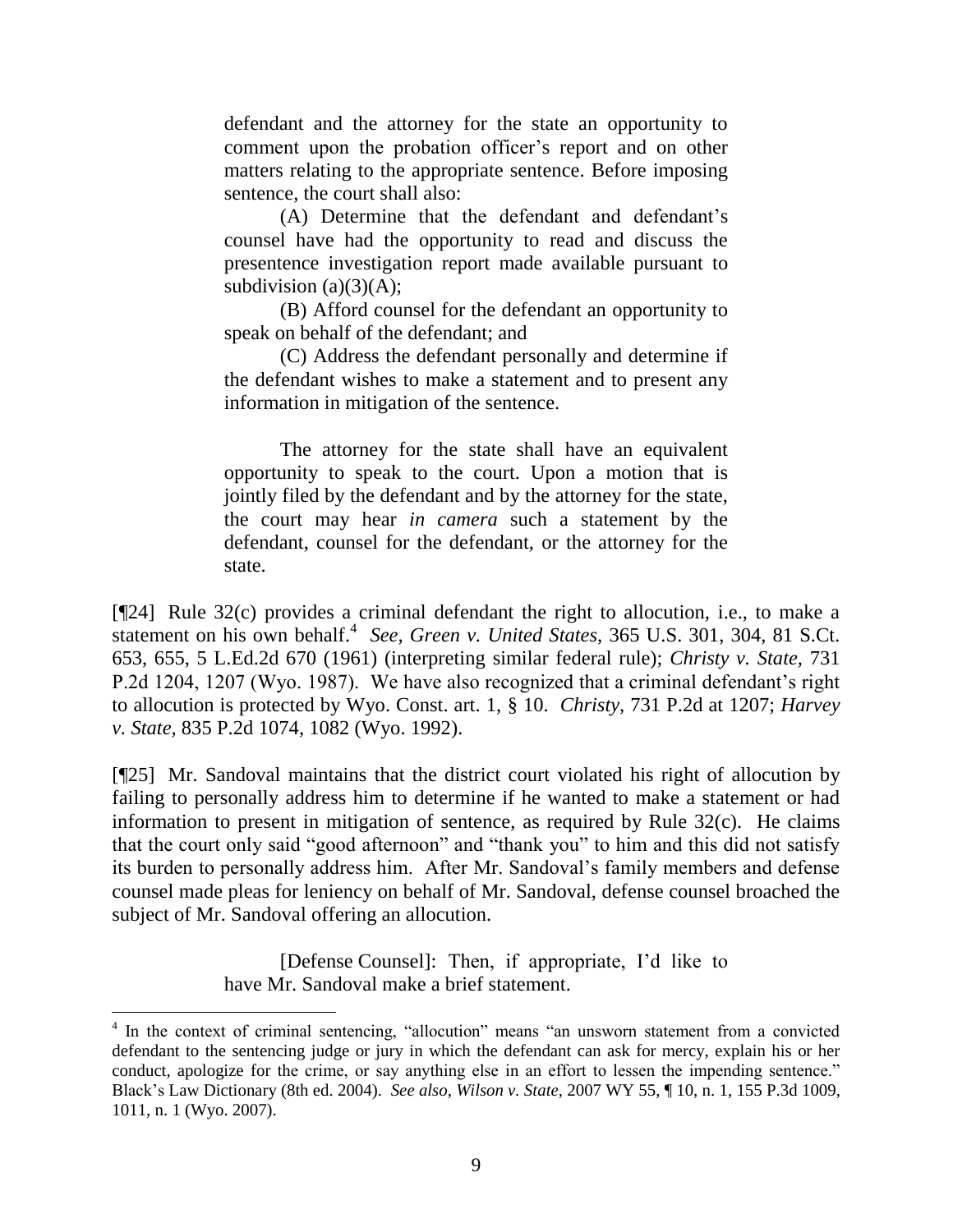The Court: He certainly is welcome to do so. Good afternoon, Mr. Sandoval.

Mr. Sandoval then made a statement, and the judge thanked him.

[¶26] In the context of Rule 32(c) and the constitutional right of allocution, we have stated that "[a] defendant"s right of allocution is not violated when he has been given an "adequate opportunity under the circumstances to speak on his own behalf."" *Wilson,* ¶ 15, 155 P.3d at 1012, quoting *U.S. v. Muniz*, 1 F.3d 1018, 1025 (10<sup>th</sup> Cir. 1993). Here, under the circumstances where defense counsel asked if the defendant could make a statement and the court responded in the affirmative and greeted the defendant, the district court complied with its responsibility to personally address the defendant. *Compare, U.S. v. Benitez-Diaz, 320 Fed.Appx. 868, 2009 WL 931708 at 6 (10<sup>th</sup> Cir.* (Kan.) Apr. 08, 2009) (unpublished opinion holding the defendant"s right of allocution was violated when the sentencing court only addressed him to ask if he agreed with the proposed sentence and he did not make a statement on his own behalf). Mr. Sandoval points to no authority indicating that specific words must be uttered by the court in order to fulfill its obligation. Moreover, given that Mr. Sandoval presented a statement on his own behalf and he does not describe, on appeal, the additional information he would have presented to the district court had he been asked in a different manner, we conclude he was provided a sufficient opportunity to allocute.

[¶27] Mr. Sandoval also argues on appeal that in order for his right of allocution to be meaningful he should have been afforded the right to speak after the prosecutor's remarks. In this case, the child"s mother and grandmother spoke and then the prosecutor stated that he did not have any other witnesses at that time and defense counsel wished to go next. Mr. Sandoval"s defense attorney and family members spoke on his behalf and he gave a brief statement apologizing for his actions and asking for leniency. Defense counsel then stated that he was finished for the time being and indicated the prosecutor may have some comments to make, after which he might respond. The State presented the evidence and argument in support of its request for a lengthy sentence. Defense counsel responded to the State"s argument and again asked that Mr. Sandoval be treated leniently. After defense counsel's response, the court asked if there was "anything else on behalf of the State or the defense." Neither party offered additional information or argument pertaining to sentencing.

[ $[928]$ ] Rule 32(c) does not state that the defendant, himself, will be provided with the last opportunity to speak before the judge passes sentence. It only states that he will be provided the opportunity to present a statement and information in mitigation of the sentence and that the State will have an equivalent opportunity to speak to the court. Here, the defendant was given the opportunity to present evidence in mitigation of punishment and a statement on his own behalf. His attorney had the last word before the